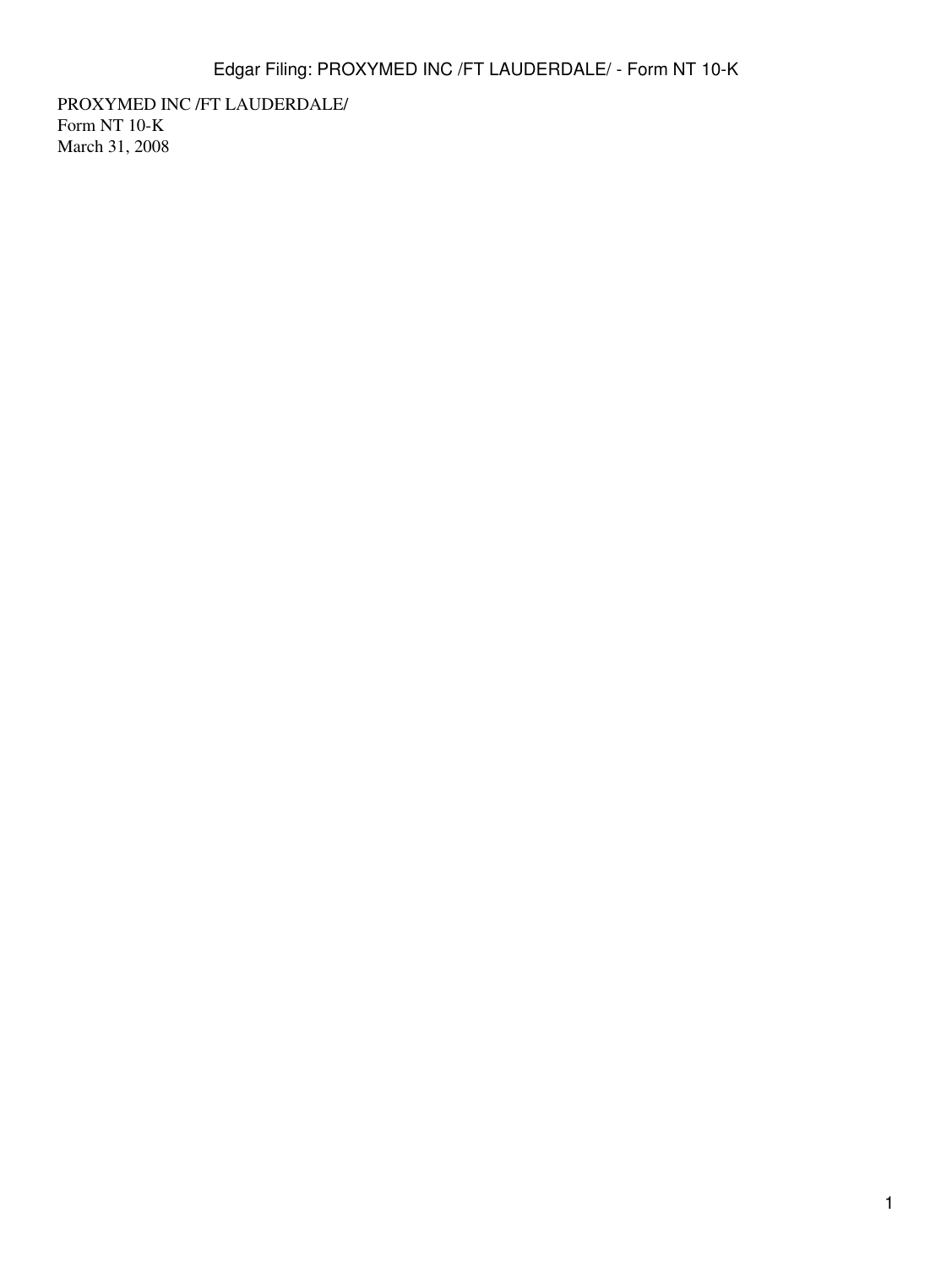OMB APPROVAL OMB Number: 3235-0058 Expires: April 30, 2009 Estimated average burden hours per response ... 2.50

SEC FILE NUMBER 000-22052

CUSIP NUMBER 744290305

## **UNITED STATES SECURITIES AND EXCHANGE COMMISSION Washington, D.C. 20549 FORM 12b-25 NOTIFICATION OF LATE FILING**

*(Check one):* þ Form 10-K o Form 20-F o Form 11-K o Form 10-Q o Form 10-D o Form N-SAR o Form N-CSR

For Period Ended: December 31, 2007

o Transition Report on Form 10-K

o Transition Report on Form 20-F

o Transition Report on Form 11-K

o Transition Report on Form 10-Q

o Transition Report on Form N-SAR

For the Transition Period Ended:

*Read Instruction (on back page) Before Preparing Form. Please Print or Type.*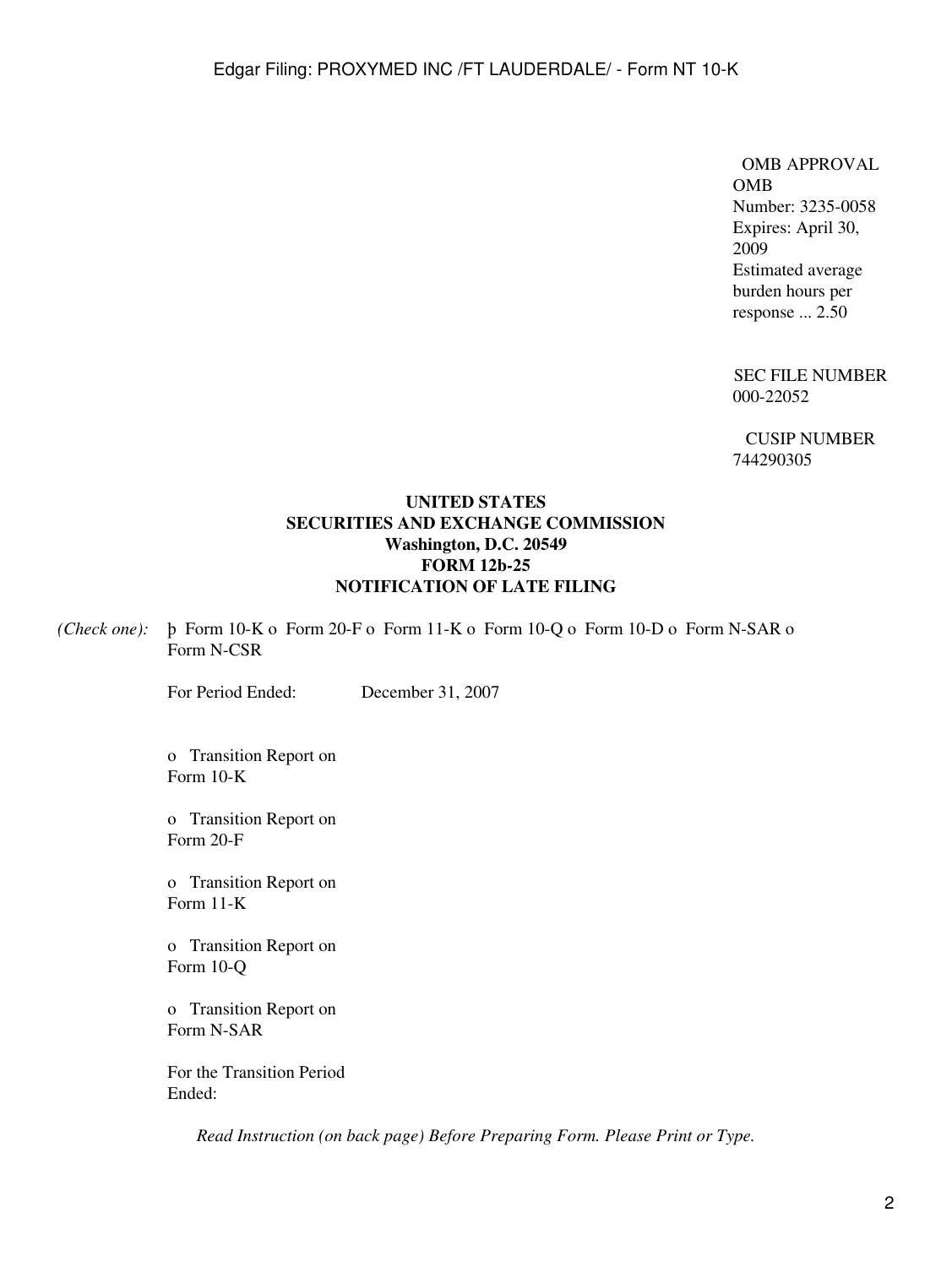## Edgar Filing: PROXYMED INC /FT LAUDERDALE/ - Form NT 10-K

### **Nothing in this form shall be construed to imply that the Commission has verified any information contained herein.**

If the notification relates to a portion of the filing checked above, identify the Item(s) to which the notification relates: **PART I REGISTRANT INFORMATION** PROXYMED, INC.

Full Name of Registrant

Former Name if Applicable

1854 Shackleford Court, Suite 200

Address of Principal Executive Office *(Street and Number)* Norcross, Georgia 30093

## City, State and Zip Code

þ

### **PART II RULES 12b-25(b) AND (c)**

If the subject report could not be filed without unreasonable effort or expense and the registrant seeks relief pursuant to Rule 12b-25(b), the following should be completed. (Check box if appropriate)

- (a) The reason described in reasonable detail in Part III of this form could not be eliminated without unreasonable effort or expense
- (b) The subject annual report, semi-annual report, transition report on Form 10-K, Form 20-F, Form 11-K, Form N-SAR or Form N-CSR, or portion thereof, will be filed on or before the fifteenth calendar day following the prescribed due date; or the subject quarterly report or transition report on Form 10-Q or subject distribution report on Form 10-D, or portion thereof, will be filed on or before the fifth calendar day following the prescribed due date; and

(c) The accountant s statement or other exhibit required by Rule  $12b-25(c)$  has been attached if applicable. **PART III NARRATIVE**

State below in reasonable detail why Forms 10-K, 20-F, 11-K, 10-Q, 10-D, N-SAR, N-CSR, or the transition report or portion thereof, could not be filed within the prescribed time period.

The Company s Annual Report on Form 10-K for the year ended December 31, 2007, cannot be filed with the Securities and Exchange Commission at this time without unreasonable effort or expense due to a change in the registrant s independent registered public accounting firm in January 2008, the closing of the registrant s sale of its NPPN business in February 2008, and recent managerial changes, all of which have delayed management s preparation of such Annual Report on Form 10-K. The Company anticipates filing such Annual Report on Form 10-K on or before April 15, 2008, the fifteenth (15th) calendar day following the prescribed due date, as permitted under Rule 12b-25 of the Securities Exchange Act of 1934, as amended.

SEC 1344 (05-06) **Persons who are to respond to the collection of information contained in this form are not required to respond unless the**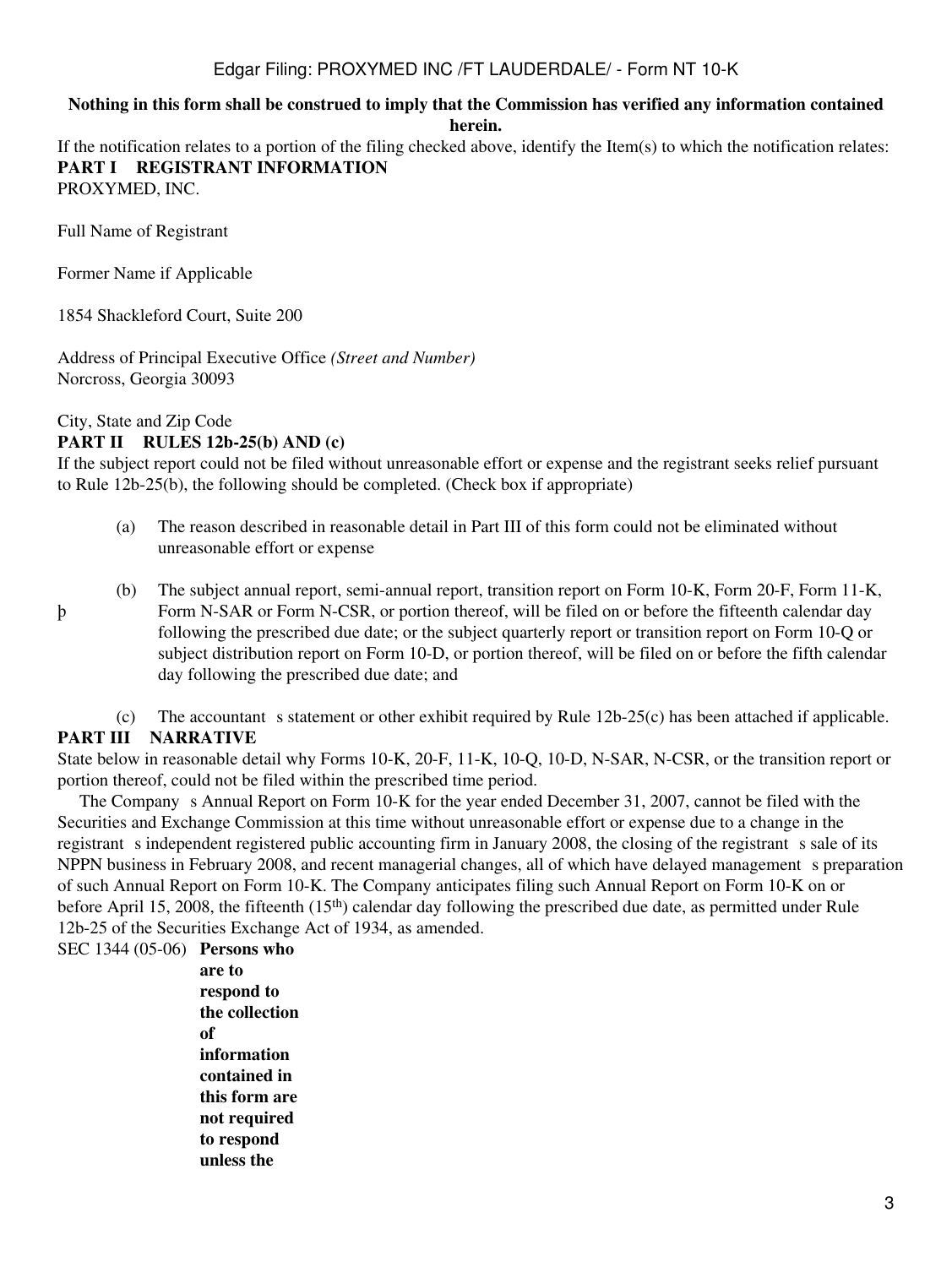**form displays a currently valid OMB control number.**